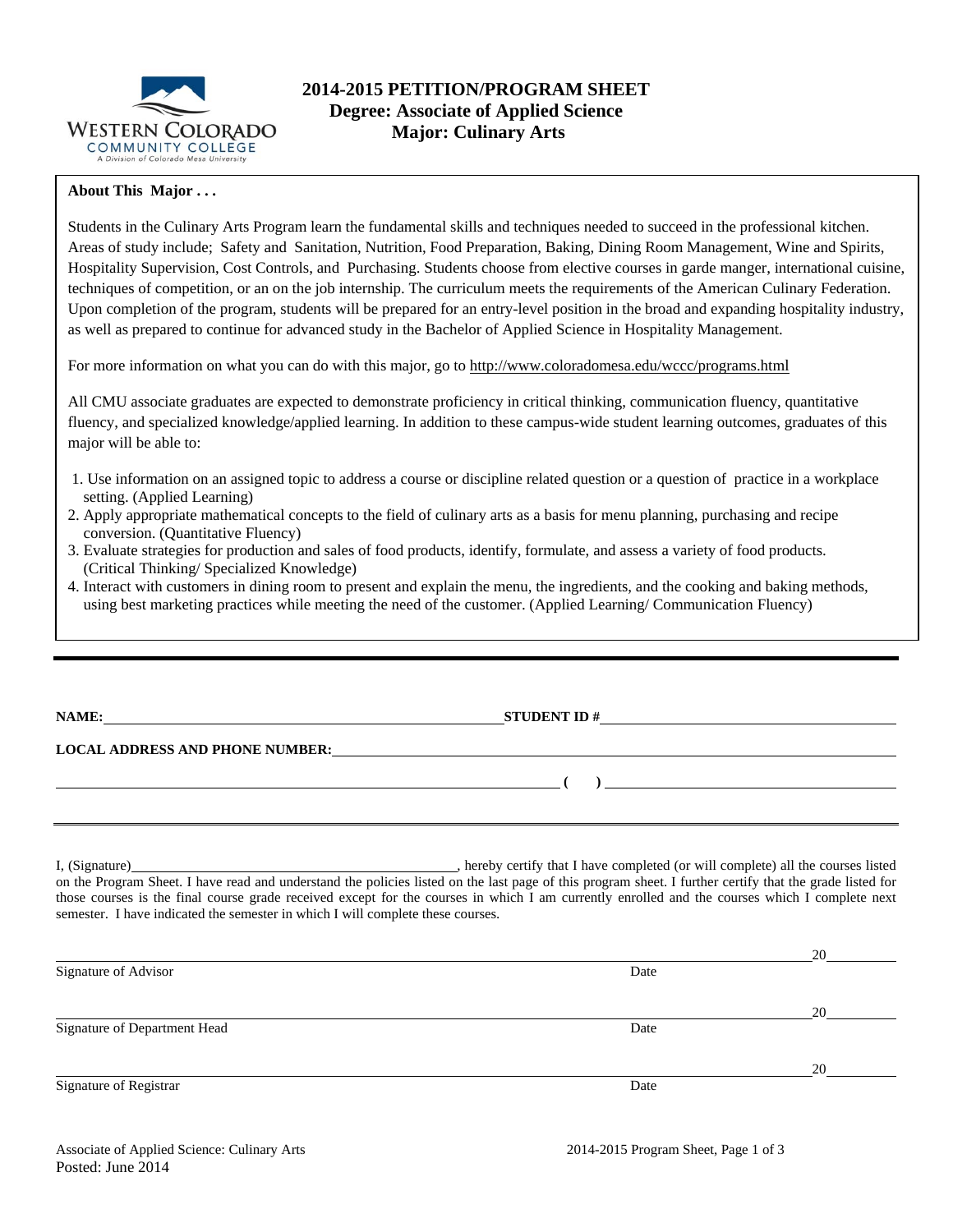**Students should work closely with a faculty advisor when selecting and scheduling courses prior to registration.** 

## **Degree Requirements:**

- Minimum 65 semester hours total (A minimum of 16 taken at CMU in no fewer than two semesters)
- A cumulative grade point average of 2.0 or higher must be maintained for all courses taken and a "C" or better must be achieved in coursework toward major content area.
- Pre-collegiate courses (usually numbered below 100) cannot be used for graduation.
- A student must follow the CMU graduation requirements either from 1) the program sheet for the major in effect at the time the student officially declares a major; or 2) a program sheet for the major approved for a year subsequent to the year during which the student officially declares the major and is approved for the student by the department head. Because a program may have requirements specific to the degree, the student should check with the faculty advisor for additional criteria. It is the student's responsibility to be aware of, and follow, all requirements for the degree being pursued. Any exceptions or substitutions must be approved by the student's faculty advisor and Department Head.
- When filling out the program sheet a course can be used only once.
- See the "Undergraduate Graduation Requirements" in the catalog for additional graduation information.

**GENERAL EDUCATION REQUIREMENTS** (Minimum 15 semester Hours) See the current catalog for a list of courses that fulfill the requirements below. If a course is on the general education list of options and a requirement for your major, you must use it to fulfill the major requirement and make a different selection within the general education requirement.

| Course No Title                                                                                                              |   | Sem.hrs Grade Term/Trns |
|------------------------------------------------------------------------------------------------------------------------------|---|-------------------------|
| <b>Communication</b> (6 semester hours)                                                                                      |   |                         |
| <b>ENGL 111 English Composition</b>                                                                                          | 3 |                         |
| <b>ENGL 112 English Composition</b>                                                                                          | 3 |                         |
| $-OR-$                                                                                                                       |   |                         |
| ENGL 111 English Composition and                                                                                             | 3 |                         |
| SPCH 101 Interpersonal Communication or                                                                                      | 3 |                         |
| SPCH 102 Speechmaking                                                                                                        | 3 |                         |
| <b>Mathematics:</b> (Minimum 3 semester hours) Minimum MATH<br>107 Career Mathematics or higher                              |   |                         |
|                                                                                                                              | 3 |                         |
| Social Sciences, Natural Science, Fine Arts or Humanities or<br>Selected Applied Studies Courses* (Minimum 6 semester hours) | 3 |                         |

\_\_\_\_\_\_ \_\_\_\_ \_\_\_\_\_\_\_\_\_\_\_\_\_\_\_\_\_\_\_\_\_\_\_\_ 3 \_\_\_\_\_ \_\_\_\_\_\_\_\_

## **OTHER LOWER DIVISION REQUIREMENTS**

|  | Sem.hrs Grade Term/Trns |
|--|-------------------------|

## **ASSOCIATE OF APPLIED SCIENCE: CULINARY ARTS REQUIREMENTS**

(48 semester hours)

# **Core Classes**

| CUAR 100                          | <b>Culinary Fundamentals</b>   | 3              |                                              |
|-----------------------------------|--------------------------------|----------------|----------------------------------------------|
| <b>CUAR 101</b>                   | Food Safety and Sanitation     | $\overline{c}$ |                                              |
| <b>CUAR 120</b>                   | Wine and Spirits               | $\overline{2}$ |                                              |
| <b>CUAR 125</b>                   | Introduction to Foods          | 4              |                                              |
| <b>CUAR 129</b>                   | Center of the Plate            | 4              |                                              |
| CUAR 145                          | Introduction to Baking         | 4              | the contract of the contract of the          |
| <b>CUAR 156</b>                   | Nutrition for the Hospitality  |                |                                              |
|                                   | Professional                   | 3              | the company of the company of the company of |
| CUAR 190                          | Dining Room Management         | 4              |                                              |
| <b>CUAR 233</b>                   | Advanced Line Prep & Cookery4  |                |                                              |
| <b>CUAR 255</b>                   | Supervision in the Hospitality |                |                                              |
|                                   | Industry                       | 3              |                                              |
| <b>CUAR 261</b>                   | Cost Controls                  | 3              |                                              |
| CUAR 262                          | Purchasing for the Hospitality |                |                                              |
|                                   | Industry                       | 3              |                                              |
| CISB 101 Business Info Technology |                                | 3              |                                              |
| <b>CUAR Electives</b>             |                                | 6              |                                              |
|                                   |                                |                |                                              |
|                                   |                                |                |                                              |
|                                   |                                |                |                                              |
|                                   |                                |                |                                              |

#### **Electives**

(Choose 6 semester hours from the list below)

CUAR 245 International Cuisine 3 CUAR 251 Advanced Garde Manger 3

CUAR 271 Techniques of Culinary Competition – hot food 3 CUAR 272 Techniques of Culinary Competition – cold food 3 CUAR 281 Internship (1-6)

Additional expenses – Students in Culinary Arts may be required to purchase or have cooking tools and appropriate chef's clothing. This does not include required textbooks. These costs vary with student needs and brand or quality of tools purchased.

\*Please see your advisor for requirements specific to this program.